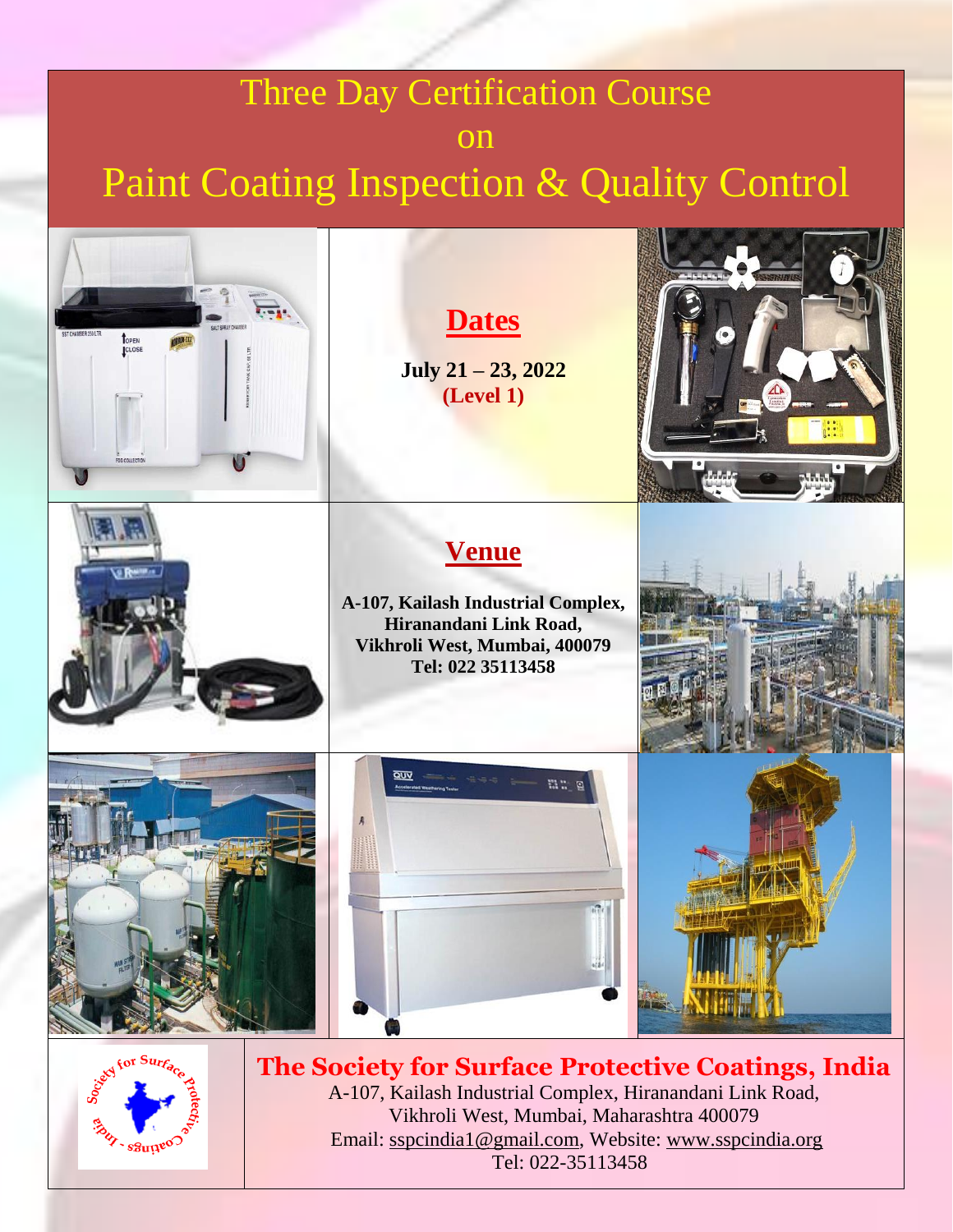#### **SCOPE**

With thousands of paint formulations, available from various manufacturers, and a lots of new sophisticated Techniques of paints application and surface preparation, paint coating has become a science and art, and every

Person, whether he is a user, supervisor, applicator, supplier or manufacturer needs a proper knowledge in order to get maximum life out of a particular paint formation. Further, paint testing has become necessary both at the pre-qualification stage, during the application and even after the paint has been applied for periodic assessment of its life. Since a large number of paint suppliers, users, supervisors do not have a formal education on paint coatings, education and training through these courses has become necessary to take best out of paint coating.

#### **What information you require? Theoretical Knowledge**

#### **Level 1 Course**

- 1. Fundamental knowledge of Corrosion
- 2. Basic of paint coatings and chemistry of various kinds of paints, resins, and formulations, their relation to corrosion protection.
- 3. Conventional and advanced coating systems.
- 4. Surface preparation methods with latest standards and specification.
- 5. Paint Application techniques and best application practice mantras.
- 6. Reasons for Paint Failure and its Mechanism.
- 7. Paint repair and rehabilitation maintenance Coatings.
- 8. How to write paint specifications?
- 9. Safety aspects in paint coating application.

#### **Practical Training**

- 1. **Surface preparation** Each participant will be asked to carry out surface preparation using blast cleaning Method, asses its cleanliness as per NACE/SSPC/Swedish Standards and also measure its surface profile.
- **2. Paint Application**  Various methods of paint application ranging from brush, roller, air-spray, and airless spray will be demonstrated and each applicant will be asked to prepare his own sample.

#### **Paint testing – Divided into following three categories:**

- 1. Paint Characterization % Volume solid, total non volatile component, density, viscosity, drying time, surface coverage, paint wastage calculations etc.
- 2. Mechanical Testing Adhesion, Pull off Strength, impact, abrasion, scratch, flexibility, hardness test etc.
- 3. Chemical Resistance Salt spray, humidity, weathering and immersion tests.
- 4. Miscellaneous Test Cathodic Disbondment, moisture/water permeability, high and low temperature resistance.

#### **WHO SHOULD ATTEND**

This programme is designed for persons interested in broadening their theoretical and practical knowledge about Coating and Linings, including Manufacturers, Plant Maintenance personnel, Engineers, applicators, Contractors, Architects and sales & marketing personnel's.

#### **WHAT YOU WILL TAKE HOME**

Lecture notes in bound volume, list of recommended practices for coating and linings, literature for various coatings and list of important books and technical papers on coatings. Information on the available coating from some manufactures in the country and abroad.

#### **COURSE FEE**

**Rs. 25,000/.+ 18% GST for Level 1**

#### **REGISTRATION**

Please send the duly filled registration form at the earliest to the undersigned along with the **Cheque /Draft in favor of "SSPC India"**. There are limited seats (50) and would be allotted on the first come first basis. We would appreciate if the registration be confirmed before **20th July, 2022**